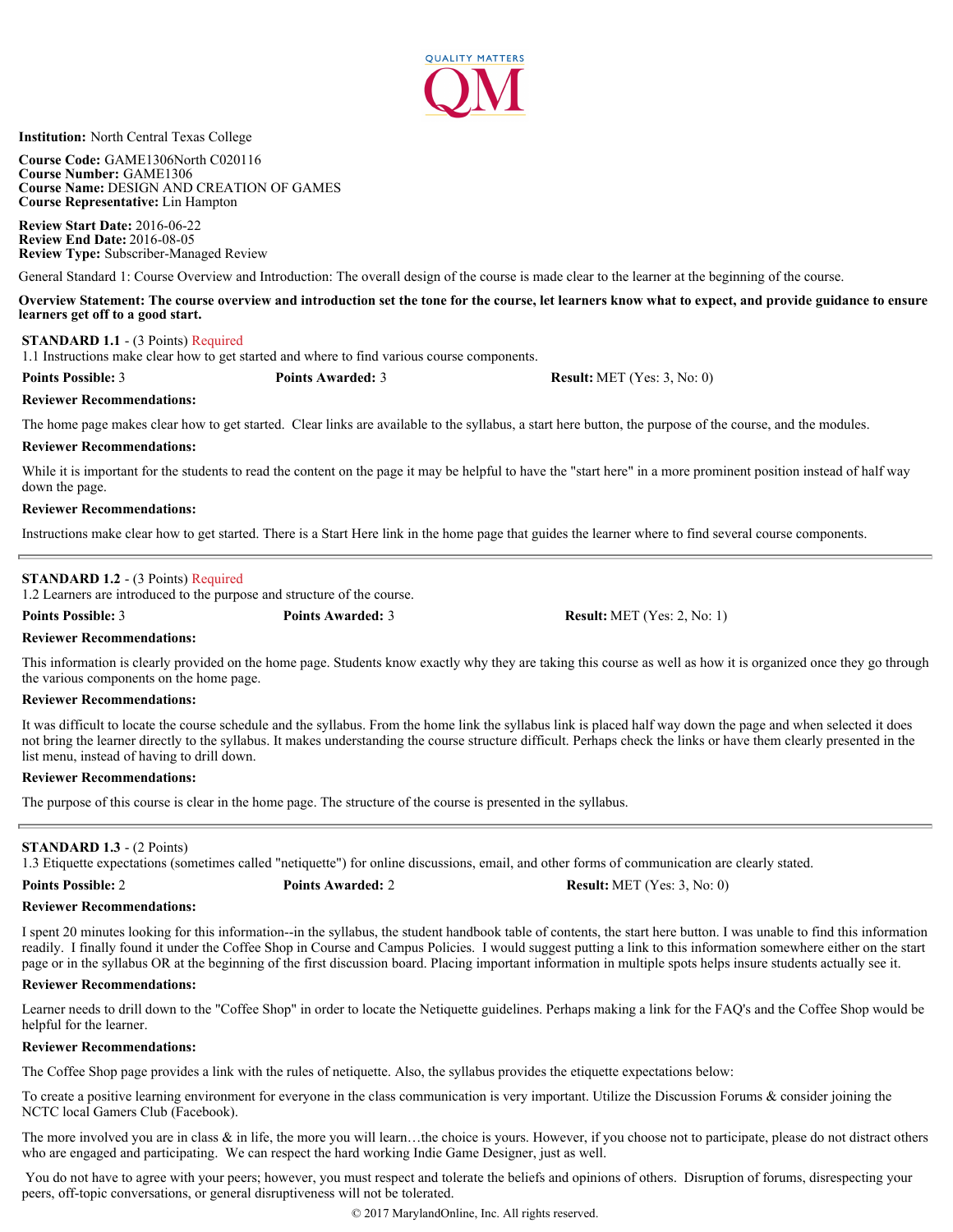# **STANDARD 1.4** - (2 Points)

1.4 Course and/or institutional policies with which the learner is expected to comply are clearly stated, or a link to current policies is provided.

# **Points Possible:** 2 **Points Awarded:** 2 **Result:** MET (Yes: 3, No: 0)

**Reviewer Recommendations:**

A link to the student handbook with institutional policies is available within the course, but I had to spend quite a long time looking for it. The Course and Campus Policies link provides a wealth of information for students regarding conduct, netiquette, technology, and other important issues.

### **Reviewer Recommendations:**

Policies are clearly stated but again difficult to locate, learner must drill down to gain access. Instructor policies are much easier to locate and navigate.

#### **Reviewer Recommendations:**

The syllabus includes the following course and institutional policies:Grading Policy, Scholastic Integrity, Dress Code and Tobacco Policy. However, the Course and Campus Policies provide more detailed information.

# **STANDARD 1.5** - (2 Points)

1.5 Minimum technology requirements are clearly stated and instructions for use provided.

|  | <b>Points Possible: 2</b> |  |
|--|---------------------------|--|
|--|---------------------------|--|

**Points Awarded:** 2 **Result:** MET (Yes: 2, No: 1)

# These requirements are listed in the syllabus. In addition, the course includes a segment that instructs students regarding how to download the necessary software. The technology information for this course is very clearly outlined in a section on Technology under Course and Campus Policies.

### **Reviewer Recommendations:**

**Reviewer Recommendations:**

The technology requires are present but difficult to locate. Learner needs to go from course material which does list the software requirements for the course but not the overall technology requirements. This is located after the learner selects "Get Help" and then selects "Technology Help and Requirements". This looks more like a heading than a link.

Perhaps placing the link directly into the Syllabus with a heading of technology requirements would be helpful for the learner.

#### **Reviewer Recommendations:**

The syllabus states the required software as shown below:

# **Required Software: GameMaker Studio current FREE downloadable version is acceptable, however GameMaker Studio PRO is recommended - \$49.00.**

# **STANDARD 1.6** - (1 Point)

1.6 Prerequisite knowledge in the discipline and/or any required competencies are clearly stated.

This statement has been added to the syllabus. It is clear and easy for students to find.

#### **Reviewer Recommendations:**

**Reviewer Recommendations:**

The prerequisite has been corrected and is now in the syllabus.

#### **Reviewer Recommendations:**

The syllabus states that there is no prerequisite to take the course.

**STANDARD 1.7** - (1 Point)

1.7 Minimum technical skills expected of the learner are clearly stated.

**Reviewer Recommendations:**

I found a very clear outline under Course and Campus Policies. Nice job!

#### **Reviewer Recommendations:**

These expectations are present but this reviewer felt that they could be stronger.

An example of this might be: To be successful in this course the learner should have a strong knowledge of basic skills used in the following software programs:

- Spreadsheet
- Learning Management System (Canvas)
- How to send and receive e-mails with attachments. etc.

**Points Possible:** 1 **Points Awarded:** 1 **Result:** MET (Yes: 3, No: 0)

**Points Possible:** 1 **Points Awarded:** 1 **Result:** MET (Yes: 3, No: 0)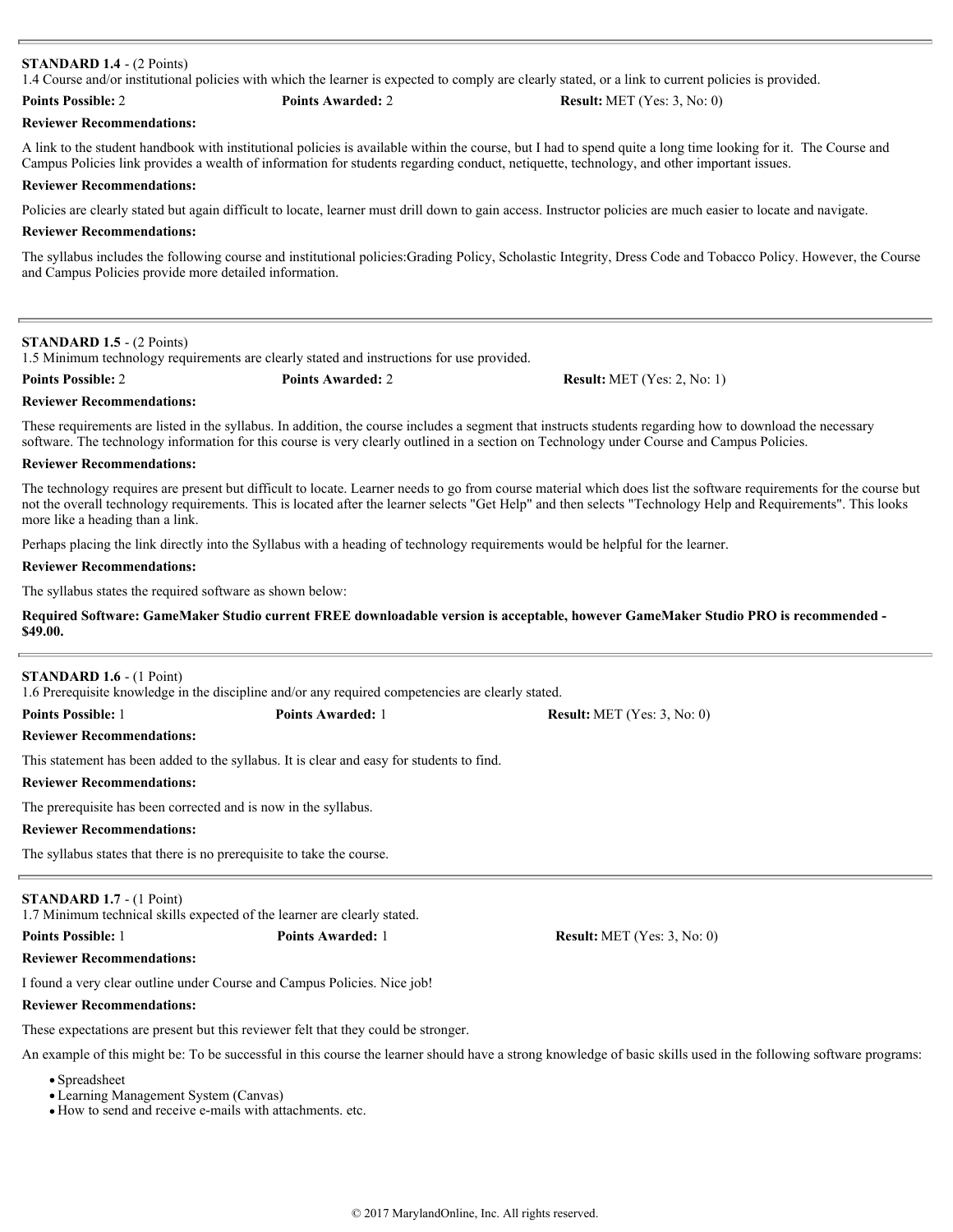Minimum technical skills expected of the learner are listed under Course Materials &Resources page as shown below.

# [Software & Tech Skills specific to this course: Download GameMaker Studio \(Links to an external site.\)](https://www.yoyogames.com/studio/download)

 (latest version) You may utilize the FREE version to complete this course, but you MUST register and activate your product to gain assets. Additionally, you may purchase the PRO version and gain even more assets.

## **STANDARD 1.8** - (1 Point)

1.8 The self-introduction by the instructor is appropriate and is available online.

**Points Possible:** 1 **Points Awarded:** 1 **Result:** MET (Yes: 3, No: 0)

#### **Reviewer Recommendations:**

This introduction is located in the Introductory Discussion Board. It is VERY creative, as is appropriate for a course of this type. The introduction of the instructor is very interesting!

#### **Reviewer Recommendations:**

The video introduction is very nice but slightly hard to hear.

Perhaps you may also want to include a "Welcome" letter with a little bio and some specific personal interest with regard to course topic. Example: Hello and welcome to ....... I am professor ..... and have been involved in the gaming arena for ..... it is fun challenging and very rewarding to see one's creation come alive.

### **Reviewer Recommendations:**

The self-introduction by the instructor is appropriate and is available online in the home page.

# **STANDARD 1.9** - (1 Point)

1.9 Learners are asked to introduce themselves to the class.

**Points Possible:** 1 **Points Awarded:** 1 **Result:** MET (Yes: 3, No: 0)

# **Reviewer Recommendations:**

This is one of their first tasks in the course. The introduction discussion board (coffee shop) gives clear requirements for the students' introductions and provides an example with the instructor's own introduction.

### **Reviewer Recommendations:**

Present.

This reviewer would recommend making the link to the DF Introduction available under item #4.

# **Reviewer Recommendations:**

Learners are asked to introduce themselves and definer their gaming interests in the discussion forum.

General Standard 2: Learning Objectives (Competencies): Learning objectives or competencies describe what learners will be able to do upon completion of the course.

# **Overview Statement: The learning objectives or competencies establish a foundation upon which the rest of the course is based.**

#### **STANDARD 2.1** - (3 Points) Required

2.1 The course learning objectives, or course/program competencies, describe outcomes that are measurable.

**Points Possible:** 3 **Points Awarded:** 3 **Result:** MET (Yes: 3, No: 0)

# **Reviewer Recommendations:**

These are clearly measurable in language students can easily understand. Students know exactly what they will be expected to do and what they can expect to accomplish through taking this course.

### **Reviewer Recommendations:**

The learning objectives for the modules could be listed more clearly than (C0-1,2,3,4, and 5) which is located in the course information. This way the user would not have to flip back and forth.

# **Reviewer Recommendations:**

The Course Learning Objectives are listed on the syllabus. These objectives are written with the appropriate verbiage to describe measurable outcomes. See below

At the end of this course, the student shall be able to:

- 1.) Summarize the evolution of the electronic game industry;
- 2.) Explain essential game and simulation elements;
- 3.) Evaluate the strengths and limitations of game and simulation systems;
- 4.) Identify programmatic and graphical elements of a development system;
- 5.) Develop a concept document and a simple digital game.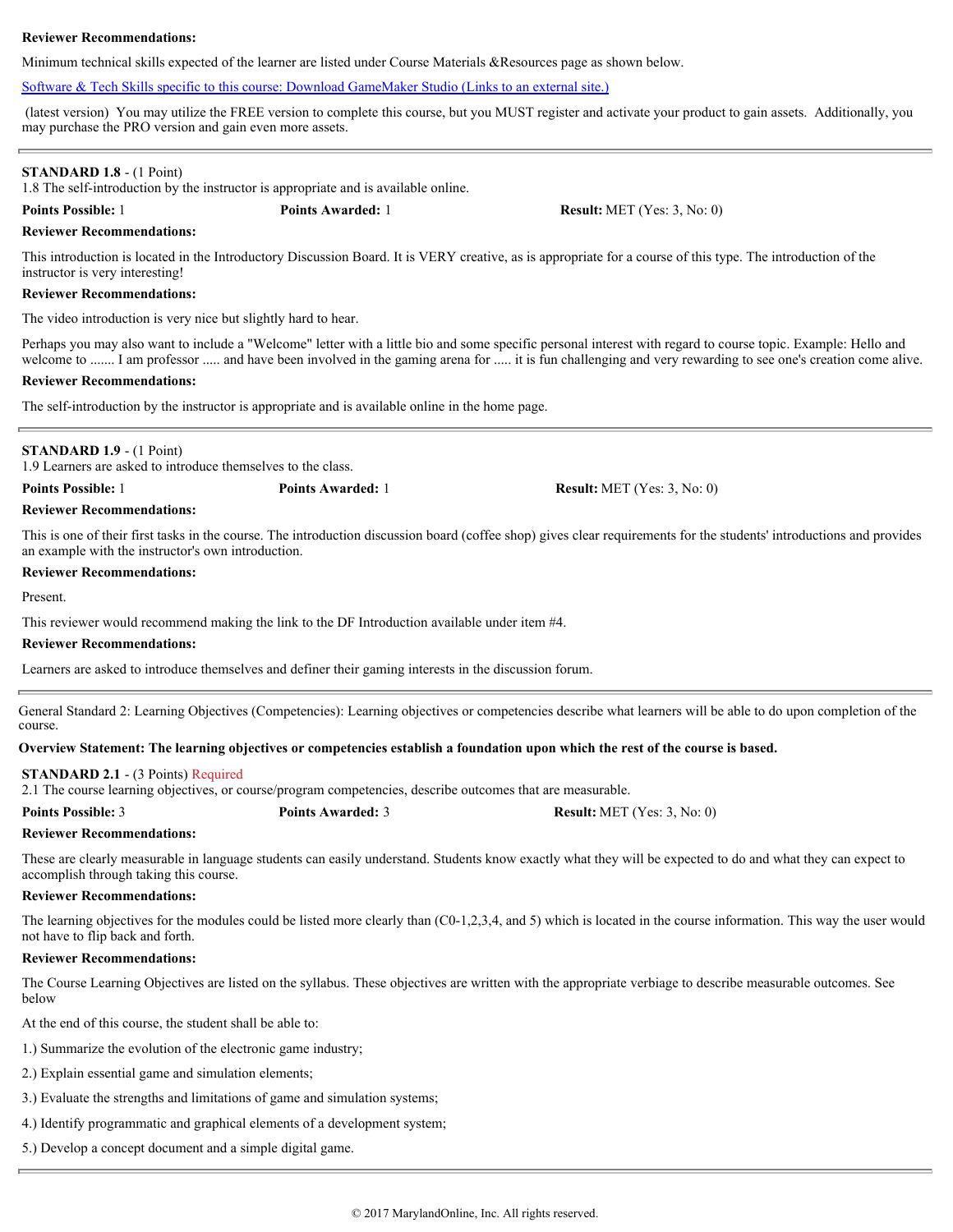| <b>STANDARD 2.2 - (3 Points) Required</b>                            |                                                                                                                       | 2.2 The module/unit learning objectives or competencies describe outcomes that are measurable and consistent with the course-level objectives or competencies. |
|----------------------------------------------------------------------|-----------------------------------------------------------------------------------------------------------------------|----------------------------------------------------------------------------------------------------------------------------------------------------------------|
| <b>Points Possible: 3</b>                                            | <b>Points Awarded: 3</b>                                                                                              | <b>Result:</b> MET (Yes: 3, No: 0)                                                                                                                             |
| <b>Reviewer Recommendations:</b>                                     |                                                                                                                       |                                                                                                                                                                |
|                                                                      |                                                                                                                       | These are also measurable and clear for students. They will know exactly what they must do to complete each module and master the skills included.             |
| <b>Reviewer Recommendations:</b>                                     |                                                                                                                       |                                                                                                                                                                |
|                                                                      | Individual module level objectives could be stated more clearly for instance:                                         |                                                                                                                                                                |
| <b>Reviewer Recommendations:</b>                                     | "As you continue to become familiar with Game maker studio you will be able to explain game simulation elements"      |                                                                                                                                                                |
|                                                                      |                                                                                                                       | The module objectives are measurable and align with the course objectives. The module learning objectives are listed below:                                    |
| <b>Module Objectives</b>                                             |                                                                                                                       |                                                                                                                                                                |
| Module 1:                                                            |                                                                                                                       |                                                                                                                                                                |
|                                                                      | Describe common tools used in game development and discuss potential problems with each. (CO2,3,4)                    |                                                                                                                                                                |
|                                                                      | Create simple games by adapting code for games provided as samples. (CO5)                                             |                                                                                                                                                                |
|                                                                      | Define and differentiate terms used in game creation with GameMaker and other game software. (CO4)                    |                                                                                                                                                                |
| Demonstrate understanding of video game history. (CO1)               |                                                                                                                       |                                                                                                                                                                |
| Module 2:                                                            |                                                                                                                       |                                                                                                                                                                |
|                                                                      | Define and differentiate terms and concepts of particles, physics, scrolling shooters, and other game elements. (CO4) |                                                                                                                                                                |
|                                                                      | Create demo games incorporating game elements presented in module 2 readings. (CO5)                                   |                                                                                                                                                                |
| Brainstorm with classmates about your final project. (CO2, 3, and 5) |                                                                                                                       |                                                                                                                                                                |
| Submit idea for final game project. (CO5)                            |                                                                                                                       |                                                                                                                                                                |
| Module 3:                                                            |                                                                                                                       |                                                                                                                                                                |
|                                                                      | Create demo games incorporating game elements presented in module 3 readings. (CO5)                                   |                                                                                                                                                                |
| Complete game development for final project. (CO3, 5)                |                                                                                                                       |                                                                                                                                                                |
|                                                                      | Define and differentiate terms and concepts associated with game genres and language code. (CO2, 4)                   |                                                                                                                                                                |
| <b>Module 4:</b>                                                     |                                                                                                                       |                                                                                                                                                                |
|                                                                      |                                                                                                                       | Demonstrate understanding of concepts and terms associated with monetizing games and using music and sound effects. (CO2, 3)                                   |
|                                                                      | Complete, debug, and submit original game for final project. (CO3, 4, 5)                                              |                                                                                                                                                                |
|                                                                      | To improve, I would suggest to list the module learning objectives in your Module Overview.                           |                                                                                                                                                                |
| <b>STANDARD 2.3 - (3 Points) Required</b>                            | 2.3 All learning objectives or competencies are stated clearly and written from the learner's perspective.            |                                                                                                                                                                |
| <b>Points Possible: 3</b>                                            | <b>Points Awarded: 3</b>                                                                                              | <b>Result:</b> MET (Yes: $3$ , No: 0)                                                                                                                          |
| <b>Reviewer Recommendations:</b>                                     |                                                                                                                       |                                                                                                                                                                |
|                                                                      | These are stated very clearly. Students know what they will do and learn.                                             |                                                                                                                                                                |
| <b>Reviewer Recommendations:</b>                                     |                                                                                                                       |                                                                                                                                                                |

When identifying C0- 1, 2, 3, 4 and 5 as expressed in week #3 a narrative explanation would be helpful.

# **Reviewer Recommendations:**

The course and module learning objectives are written from the perspective of the learner.

# **STANDARD 2.4** - (3 Points) Required

2.4 The relationship between learning objectives or competencies and course activities is clearly stated.

**Points Possible:** 3 **Points Awarded:** 3 **Result:** MET (Yes: 3, No: 0)

# **Reviewer Recommendations:**

This relationship is obvious by the placement the learning activities in the module. I would recommend putting some sort of notation that matches the learning outcomes with each of the tasks. In this way the students will see instantly which outcome they are mastering as they work their way through each module.

# **Reviewer Recommendations:**

Clear for week #3 and week #4 objectives. Tasks are present but unclear of the relationship between the objectives.

Revising the are clearly stating the learning module objective would be helpful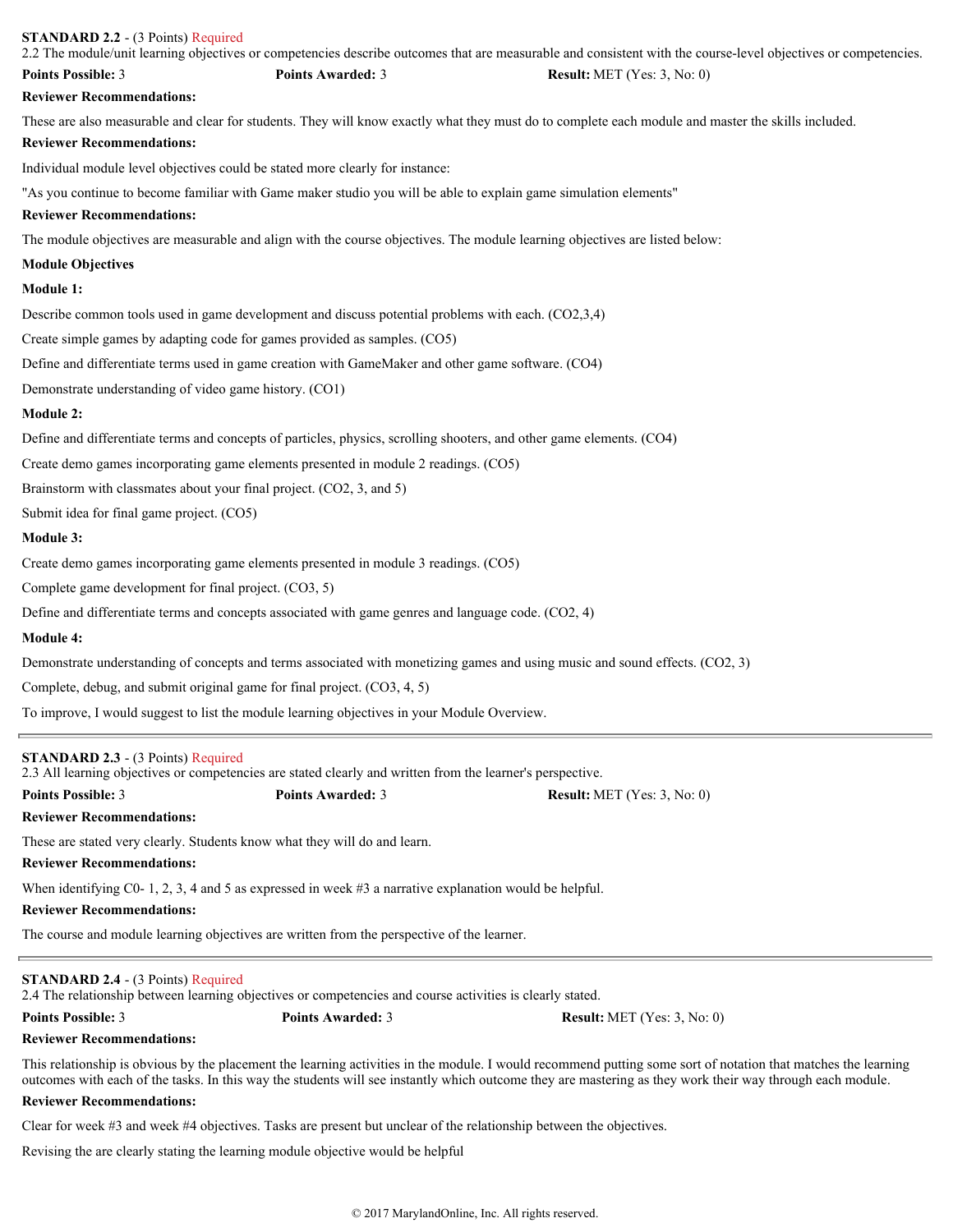The relationship between learning objectives and learning activities is clearly stated.

# **STANDARD 2.5** - (3 Points) Required

2.5 The learning objectives or competencies are suited to the level of the course.

**Points Possible:** 3 **Points Awarded:** 3 **Result:** MET (Yes: 3, No: 0)

# **Reviewer Recommendations:**

This is a beginning course in game design. These objectives and competencies are well suited to this level of student learning.

# **Reviewer Recommendations:**

Good job with the objectives and use of taxonomy verbs.

# **Reviewer Recommendations:**

This is a freshman-level course, and objectives use action verbs which align with assignments and discussions. In addition to content-specific objectives or competencies, lower-division courses may address content mastery and core learning skills. The written assignments especially address critical thinking, information literacy, and technology skills.

General Standard 3: Assessment and Measurement: Assessments are integral to the learning process and are designed to evaluate learner progress in achieving the stated learning objectives or mastering the competencies.

**Overview Statement: Assessment is implemented in a manner that corresponds to the course learning objectives or competencies and not only allows the instructor a broad perspective on the learners' mastery of content but also allows learners to track their learning progress throughout the course.**

**STANDARD 3.1** - (3 Points) Required

3.1 The assessments measure the stated learning objectives or competencies.

**Points Possible:** 3 **Points Awarded:** 3 **Result:** MET (Yes: 3, No: 0)

Each module has multiple assessments that clearly match the learning materials and activities.

# **Reviewer Recommendations:**

**Reviewer Recommendations:**

Good variation of assignments to measure participants understanding and developed techniques of game design. (assessment and quizzes)

# **Reviewer Recommendations:**

Course assessments are consistent with the course and module learning objectives by measuring the accomplishment of those objectives. The discussions enable the learners to answer questions on content while viewing the understanding expressed by other learners.

# **STANDARD 3.2** - (3 Points) Required

3.2 The course grading policy is stated clearly.

**Reviewer Recommendations:**

The syllabus lists both the number of points for each assignment/aspect of the course and the percentages needed to earn specific grades. Since the point to grade conversion is based on 1000 points = 100%, students should easily be able to keep track of their grades during the course.

# **Reviewer Recommendations:**

Found in Syllabus

May want to investigate the 1,000 pt grading system, this may be of further assistance.

# **Reviewer Recommendations:**

Course grading policy is stated clearly in the syllabus. To improve, I would suggest to provide not only points but also the percentage for each grading category so learners clearly know the weight of each assignment without the need to convert from points to percent.

# **STANDARD 3.3** - (3 Points) Required

3.3 Specific and descriptive criteria are provided for the evaluation of learners' work and are tied to the course grading policy.

**Reviewer Recommendations:**

The descriptions and criteria for each assignment are very detailed, along with the assigned number of points for that assignment. I would suggest including a grading rubric with the practicum/gaming creation assignments that details the points each element will receive and how they will be determined. Even so, I believe this meets the 85% standard.

# **Reviewer Recommendations:**

Game Rubric's exist.

It was difficult to differentiate at first which rubric belonged to which type of assessment. Perhaps changing the naming convention example: Grading Rubric for Discussion forum

**Points Possible:** 3 **Points Awarded:** 3 **Result:** MET (Yes: 3, No: 0)

**Points Possible:** 3 **Points Awarded:** 3 **Result:** MET (Yes: 3, No: 0)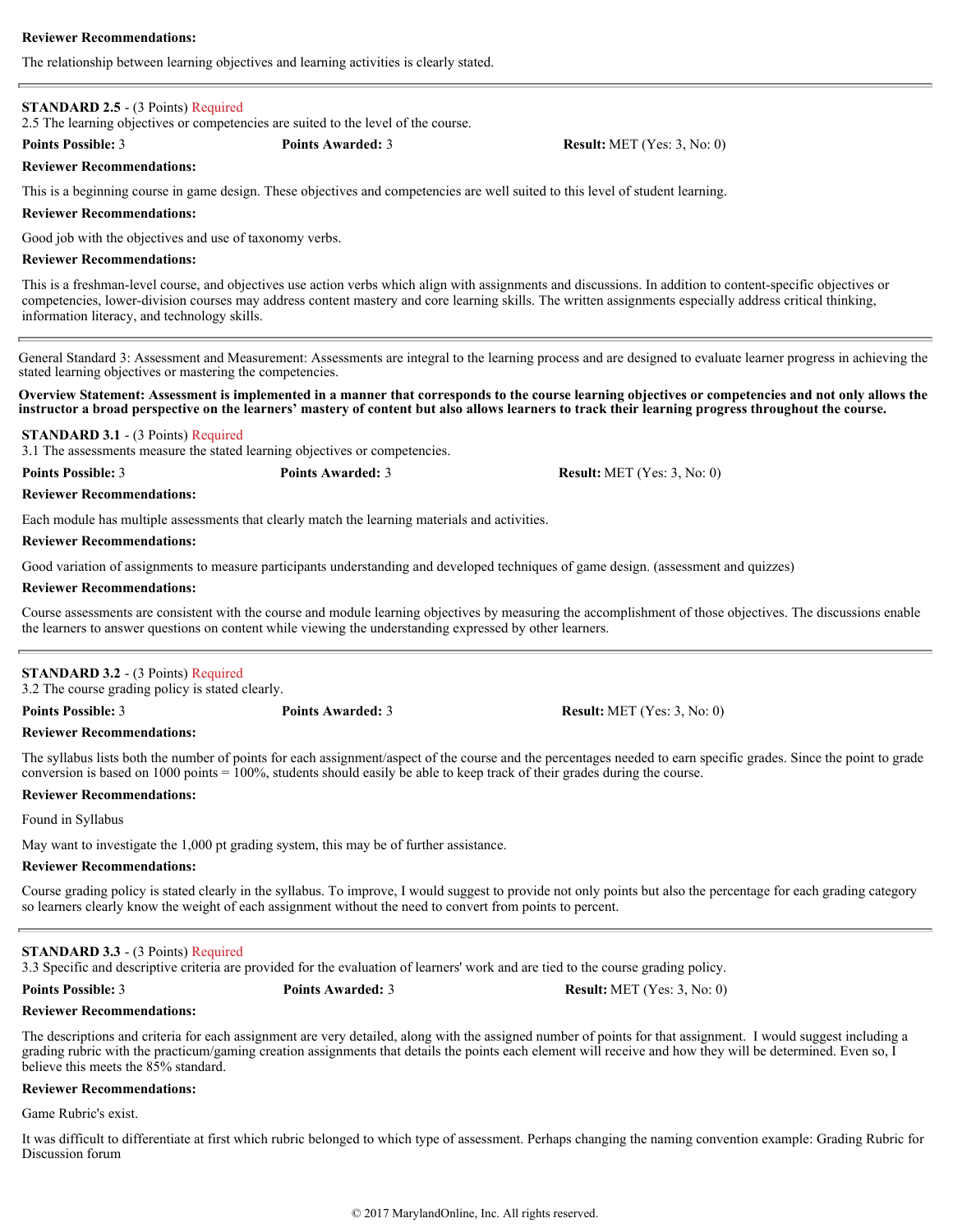Each assignment provides an specific and descriptive criteria for the evaluation of learners' work and are tied to the course grading policy.

# **STANDARD 3.4** - (2 Points)

3.4 The assessment instruments selected are sequenced, varied, and suited to the learner work being assessed.

**Points Possible:** 2 **Points Awarded:** 2 **Result:** MET (Yes: 3, No: 0)

**Reviewer Recommendations:**

This course contains quizzes (which students can take twice), exams, practice assignments, tutorials, discussion (the first one is graded), and a final project. These opportunities are quite varied and clearly sequenced, and suited to the work the students are doing.

# **Reviewer Recommendations:**

Portfolio final, Game Assignments (individual) Discussion forums and Quizzes present.

Perhaps including more discussions would assist in increasing course collaboration and gaming topic issues. Example: find a current article or design that identifies the specific methods discussed in this weeks work.

# **Reviewer Recommendations:**

The assessment instruments selected are sequenced, varied and prepare learners to succeed in attaining their learning objectives.

# **STANDARD 3.5** - (2 Points)

3.5 The course provides learners with multiple opportunities to track their learning progress.

**Points Possible:** 2 **Points Awarded:** 2 **Result:** MET (Yes: 3, No: 0)

# **Reviewer Recommendations:**

The course includes a gradebook which allows students to keep track of the points they have earned as they go along. In addition, it has a detailed list of everything students are to complete in each module, so they can know where they are quite easily.

# **Reviewer Recommendations:**

While it was difficult to locate specific time frame for feedback return multiple methods and opportunities are available to track learner progress.

Perhaps stating something like Grades will be disseminated one week after submission. Or Instructor response/feedback time can be found within a 24 to 48 hour period for discussion postings, emails etc.

# **Reviewer Recommendations:**

Learners take quizzes that allow multiple opportunities to track their learning progress.

General Standard 4: Instructional Materials: Instructional materials enable learners to achieve stated learning objectives or competencies.

**Overview Statement: The focus of this Standard is on supporting the course objectives and competencies, rather than on qualitative judgments about the instructional materials.**

# **STANDARD 4.1** - (3 Points) Required

4.1 The instructional materials contribute to the achievement of the stated course and module/unit learning objectives or competencies.

**Points Possible:** 3 **Points Awarded:** 3 **Result:** MET (Yes: 3, No: 0)

# **Reviewer Recommendations:**

The instructional materials match the learning objectives precisely.

# **Reviewer Recommendations:**

A few suggestions for additional resources: Gamasutra, Andrew booth Game Design. - the anatomy of a design document, Part 1: Documentation guidelines for the game concept and proposal.

# **Reviewer Recommendations:**

The materials align with the learning objectives in a clear and direct way.

# **STANDARD 4.2** - (3 Points) Required

4.2 Both the purpose of instructional materials and how the materials are to be used for learning activities are clearly explained.

**Points Possible:** 3 **Points Awarded:** 3 **Result:** MET (Yes: 3, No: 0)

# **Reviewer Recommendations:**

The purpose and use of the materials is explained in the module objectives. Students should easily know what they are doing to achieve the stated outcomes.

# **Reviewer Recommendations:**

Links are available. Only had difficulty with "Angry-Cats\_VS\_Angry Castle1.gmx.zip may want to review.

# **Reviewer Recommendations:**

Learners are provided with an explanation of how the instructional materials and learning activities are used in the course, and how each will help them achieve the stated learning objectives.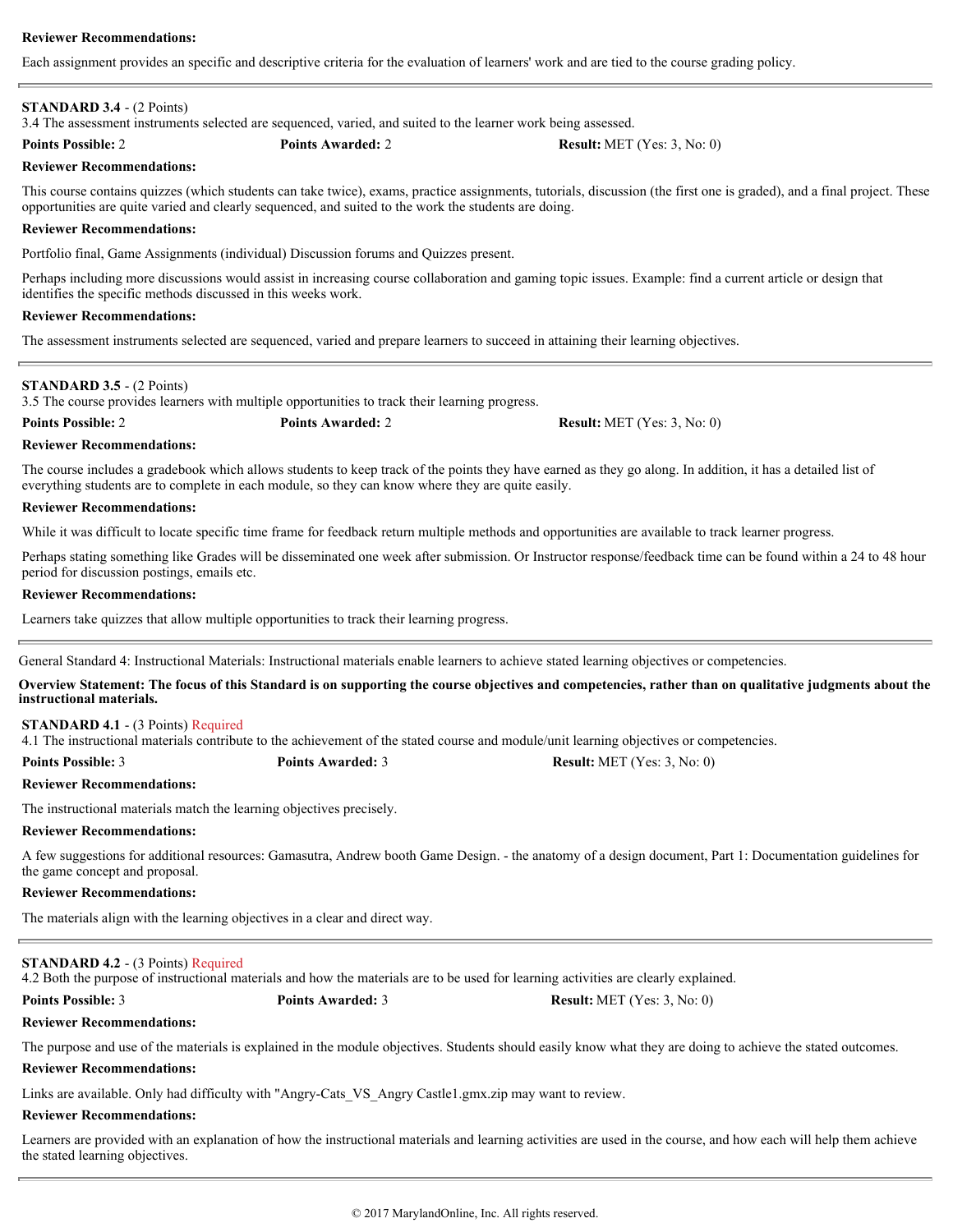# **STANDARD 4.3** - (2 Points)

4.3 All instructional materials used in the course are appropriately cited.

#### **Reviewer Recommendations:**

Students are asked to download materials from online sources. There is no required textbook. The optional/recommended materials for purchase are cited in the syllabus. The online materials (tutorials) are cited by the source from which they are obtained.

### **Reviewer Recommendations:**

All resources are cited.

### **Reviewer Recommendations:**

There is required textbook but the recommended is cited properly as shown below:

All text books are OPTIONAL. Everything you need is available online. IF you prefer to utilize text format, the following options are available for your library:

**GameMaker Game Programming with GML Paperback – April 25, 2014 by Matthew DeLucas**

#### **ISBN-10:** 1783559446 **ISBN-13:** 978-1783559442

**(Dated, uses an older version of the application -but still a good resource:) The Game Maker's Apprentice: Game Development for Beginners Paperback – October 17, 2007**

**by Jacob Habgood & Mark Overmars ISBN-10:** 1590596153 **ISBN-13:** 978-1590596159

**The Game Maker's Companion (Technology in Action) Paperback – October 17, 2010**

**by Jacob Habgood, Nana Nielsen & Martin Rijks ISBN-10:** 1430228261**ISBN-13:** 978-1430228264

| <b>STANDARD 4.4 - <math>(2 \text{ Points})</math></b><br>4.4 The instructional materials are current. |                          |                                      |
|-------------------------------------------------------------------------------------------------------|--------------------------|--------------------------------------|
| <b>Points Possible: 2</b>                                                                             | <b>Points Awarded: 2</b> | <b>Result:</b> MET $(Yes: 3, No: 0)$ |

# **Reviewer Recommendations:**

These materials appear to the be latest things available for the students to use in the course. The instructor recommends using online materials as well as the tutorials provided in the course because they are the most up-to-date.

### **Reviewer Recommendations:**

Suggested additional resources are available such as Gamasutra, Designing games for children by Carla fisher, Video Game Design 141 Success Secrets - 141 Most Asked Questions On Video Game Design - What You Need To Know by Benjamin Colon, Game Design Workshop: A Playcentric Approach to Creating Innovative Games Tracy Fullerton.

# **Reviewer Recommendations:**

GameMaker Studio Tutorial collection is dated from 2014.

# **STANDARD 4.5** - (2 Points)

4.5 A variety of instructional materials is used in the course.

**Points Possible:** 2 **Points Awarded:** 2 **Result:** MET (Yes: 3, No: 0)

**Reviewer Recommendations:**

The variety of materials available is excellent. Students have many ways to master the material/competencies--tutorials and books are recommended, but students are also encouraged to explore YouTube videos and other sources as enrichment for the materials provided in the course.

# **Reviewer Recommendations:**

Good Variety

#### **Reviewer Recommendations:**

All instructional materials and software learners need is available online. However, learners have the option to utilize text format.

# **STANDARD 4.6** - (1 Point)

4.6 The distinction between required and optional materials is clearly explained.

**Reviewer Recommendations:**

This information is clearly stated in the syllabus.

# **Reviewer Recommendations:**

Clearly stated.

# **Reviewer Recommendations:**

The distinction between required and optional materials is clearly explained.

**Points Possible:** 1 **Points Awarded:** 1 **Result:** MET (Yes: 3, No: 0)

**Points Possible:** 2 **Points Awarded:** 2 **Result:** MET (Yes: 3, No: 0)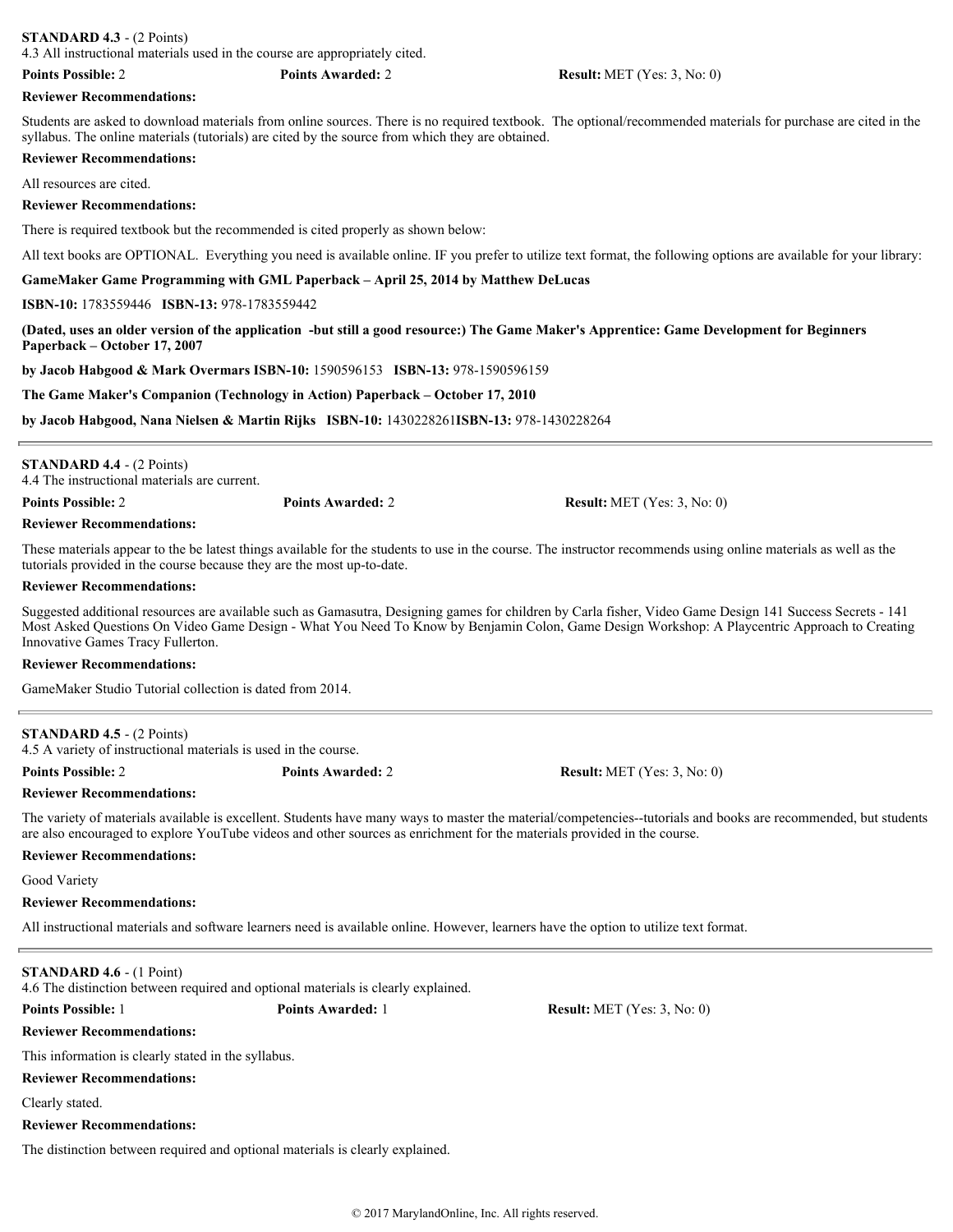General Standard 5: Course Activities and Learner Interaction: Course activities facilitate and support learner interaction and engagement.

### **Overview Statement: Course components that promote active learning contribute to the learning process and to learner persistence.**

# **STANDARD 5.1** - (3 Points) Required

5.1 The learning activities promote the achievement of the stated learning objectives or competencies.

**Points Possible:** 3 **Points Awarded:** 3 **Result:** MET (Yes: 3, No: 0)

## **Reviewer Recommendations:**

The learning activities match the stated objectives precisely. Students have a step by step list of exactly what to do and in which order to complete each task in order to master the competencies/outcomes of the course.

## **Reviewer Recommendations:**

good alignment with activities, might recommend additional resources for references such as gamasters in "Game Maker Blog"

### **Reviewer Recommendations:**

The learning activities promote the achievement of the stated learning objectives. For example Chapter 1 is as follows:

# **Chapter 1 - (Week 2) Welcome to Game Maker**

Read Section 1-3 in the Game Maker Studio Online User Manual Download, Install & Activate the Software A little research of YoYo Games and some Game Design Terminology Introduction to PADLET for Brainstorming and Collaboration DF1 - Game Design analysis (Mod1.0) Q1 - Take the Chapter Review Quiz (Mod1.1)

All of the above activities promote achievement of the CLO's.

# **STANDARD 5.2** - (3 Points) Required

5.2 Learning activities provide opportunities for interaction that support active learning.

```
Points Possible: 3 Points Awarded: 3 Result: MET (Yes: 3, No: 0)
```
**Reviewer Recommendations:**

This course appears to be mostly active learning. Students must complete quizzes on the chapters they read; they must create games in practicum activities throughout the course; they must create a game as a final project; they must complete exams at various points in the course.

## **Reviewer Recommendations:**

Good Discussions

Would recommend some additional peer review, may help brainstorming opportunities among peers. A few more peer interactive activities (discussions, group collab. etc)

# **Reviewer Recommendations:**

Learning activities provide opportunities for interaction that support active learning. Interaction between learner to learner and between learner to instructor is given by discussions. Also, interaction between learner to content is given by Game Maker Studio Online User Manual readings.

# **STANDARD 5.3** - (3 Points) Required

5.3 The instructor's plan for classroom response time and feedback on assignments is clearly stated.

**Points Possible:** 3 **Points Awarded:** 3 **Result:** MET (Yes: 3, No: 0)

#### **Reviewer Recommendations:**

This is clearly stated in the opening materials in several places.

#### **Reviewer Recommendations:**

Suggestion:

 Have general area for course questions in which all students can participate where instructor either monitors or contributes. Many times students will help each other by answering each others questions.

### **Reviewer Recommendations:**

In the home page the statement below is provided.

# **Communications**

To contact your instructor on a one-on-one basis please use the link labeled "Inbox" to access the CONVERSATIONS feature. The link is located on the bottom of the Navigation bar on the left. Your instructor will respond quickly, and at least within 24 hours on weekdays, 48 hours on weekends. **WARNING! Please be sure you do NOT communicate or respond to Comments in Assignments, always provide your feedback through email.** 

**STANDARD 5.4** - (2 Points)

5.4 The requirements for learner interaction are clearly stated.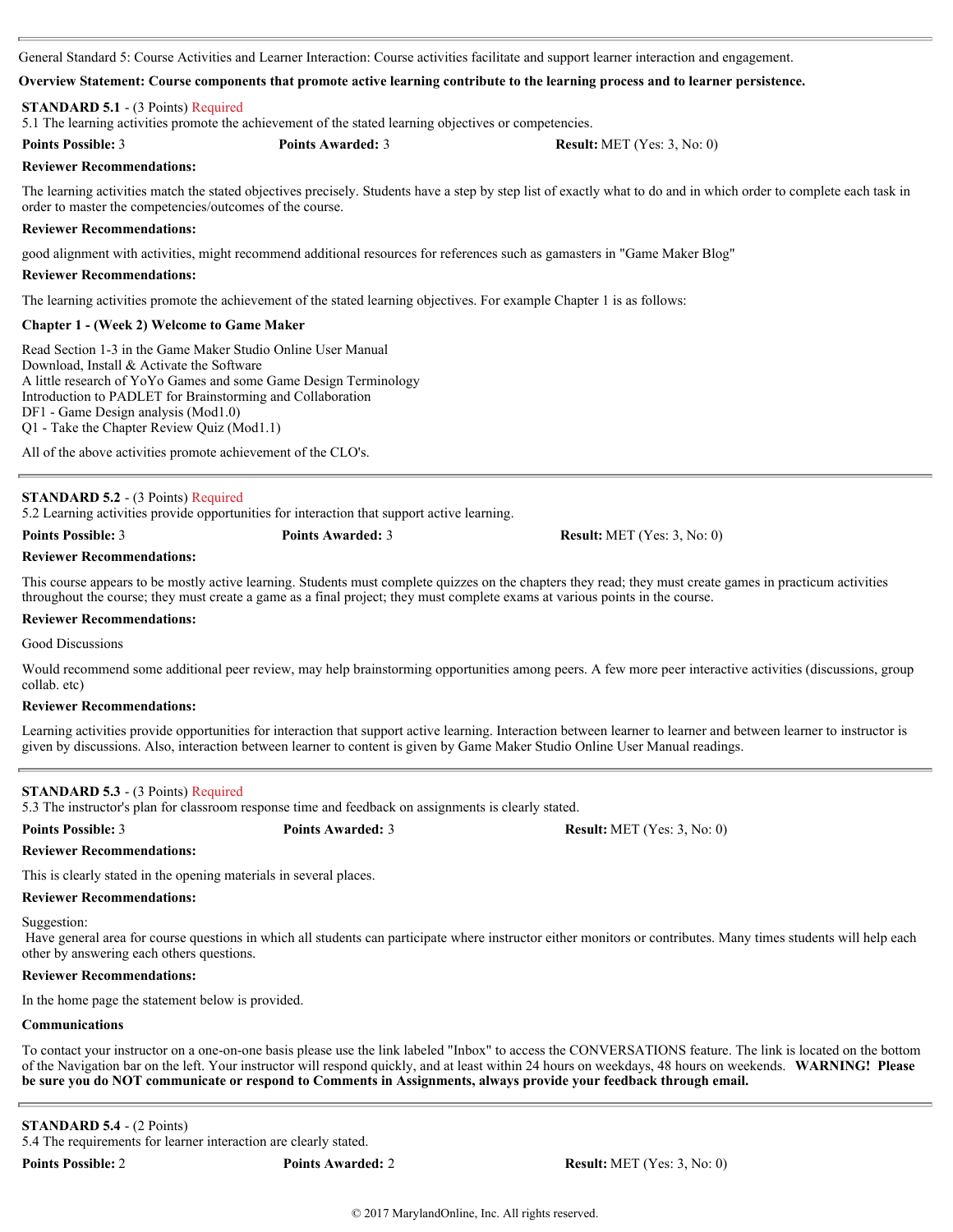Students are asked to introduce themselves with a very detailed description of how they are to do this. In addition, they are offered a Coffee House (discussion board) on which to discuss questions among themselves, share ideas, etc. In the various modules, graded discussion forums are used as a way for students to interact with themselves and analyze things critically. The criteria for these discussion postings is clearly stated.

# **Reviewer Recommendations:**

Clearly stated.

Recommend that students exchange emails or phone numbers as an additional back-up plan and/or collaboration for specific topics regarding game design. Topics like Capture the Clown or Game elements & Rookie Mistakes

# **Reviewer Recommendations:**

The requirements for learner interaction are clearly stated.

General Standard 6: Course Technology: Course technologies support learners' achievement of course objectives or competencies.

# **Overview Statement: The technologies enabling the various course components facilitate rather than impede the learning process.**

# **STANDARD 6.1** - (3 Points) Required

6.1 The tools used in the course support the learning objectives or competencies.

**Points Possible:** 3 **Points Awarded:** 3 **Result:** MET (Yes: 3, No: 0)

# **Reviewer Recommendations:**

The only tools used in the course are the gradebook, the dropbox, and the discussion forums. These are used very appropriately to support learning.

# **Reviewer Recommendations:**

Tools are functional and work well

# **Reviewer Recommendations:**

The discussion boards are used to support several module objectives and feedback is provided both in grading and in direct feedback on turned-in assignments.

# **STANDARD 6.2** - (3 Points) Required

6.2 Course tools promote learner engagement and active learning.

**Points Possible:** 3 **Points Awarded:** 3 **Result:** MET (Yes: 3, No: 0)

**Reviewer Recommendations:**

The tools made available to the students do promote engagement with the subject matter/outcomes as well as active learning. Students cannot sit back and just read to accomplish the goals of this course. They must actively participate in many scaffolded activities.

# **Reviewer Recommendations:**

Interaction is very prevalent with instructor and course material than with other learners.

Additional DF topics or water cooler would help.

# **Reviewer Recommendations:**

The use of the discussion board promotes active learning and learner engagement.

# **STANDARD 6.3** - (2 Points)

6.3 Technologies required in the course are readily obtainable.

**Points Possible:** 2 **Points Awarded:** 2 **Result:** MET (Yes: 3, No: 0)

**Reviewer Recommendations:**

The syllabus tells students where to get the technology they need to complete the course. She suggests they purchase the Pro version and gives them the price.

# **Reviewer Recommendations:**

Downloadable and easily accessible with the exception of the Angry Castle zip file.

# **Reviewer Recommendations:**

Technologies required in the course are readily obtainable.

# **STANDARD 6.4** - (1 Point)

6.4 The course technologies are current.

**Points Possible:** 1 **Points Awarded:** 1 **Result:** MET (Yes: 3, No: 0)

**Reviewer Recommendations:**

They are very current. She is using the latest editions available of these technologies.

# **Reviewer Recommendations:**

Uses the latest version of Game Maker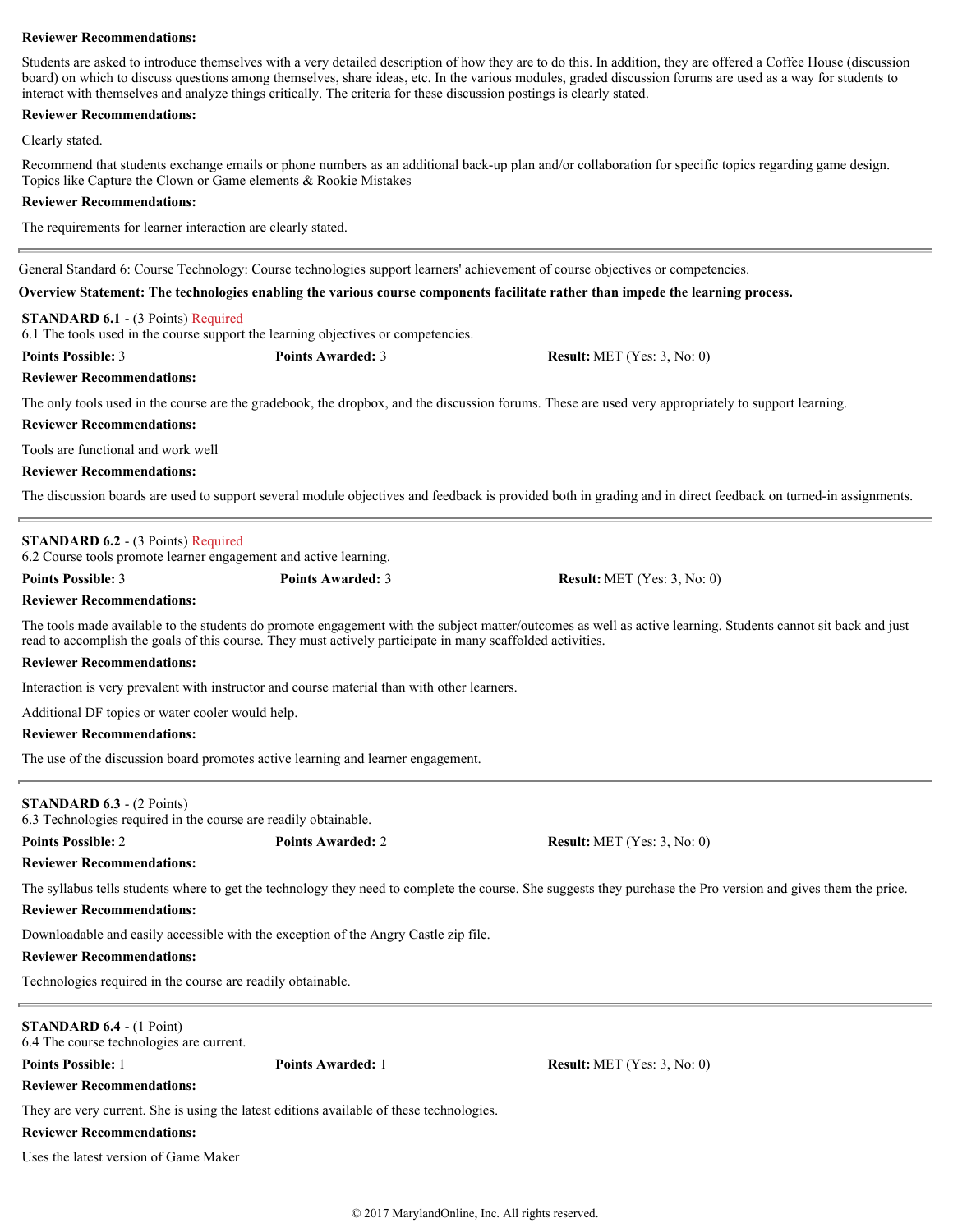The course technologies are current and commonly used.

| <b>STANDARD 6.5 - (1 Point)</b>                                                                                                                                                | 6.5 Links are provided to privacy policies for all external tools required in the course.       |                                       |  |
|--------------------------------------------------------------------------------------------------------------------------------------------------------------------------------|-------------------------------------------------------------------------------------------------|---------------------------------------|--|
| <b>Points Possible: 1</b>                                                                                                                                                      | <b>Points Awarded: 1</b>                                                                        | <b>Result:</b> MET (Yes: $3$ , No: 0) |  |
| <b>Reviewer Recommendations:</b>                                                                                                                                               |                                                                                                 |                                       |  |
|                                                                                                                                                                                | These are all clearly listed in the introductory material provided under the Start Here button. |                                       |  |
| <b>Reviewer Recommendations:</b>                                                                                                                                               |                                                                                                 |                                       |  |
|                                                                                                                                                                                | Must drill down to obtain information FAQ's etc. Doesn't really identify clearly.               |                                       |  |
| <b>Reviewer Recommendations:</b>                                                                                                                                               |                                                                                                 |                                       |  |
| Links to privacy policies for all external tools required in the course are provided in the "Privacy Policies and Accessibility Statements" with the following<br>information. |                                                                                                 |                                       |  |
| Privacy policy and accessibility statement links for elements used in this course are linked below.                                                                            |                                                                                                 |                                       |  |
| Canvas Privacy Policy (Links to an external site.)                                                                                                                             |                                                                                                 |                                       |  |
| Canvas Accessibility Statement (Links to an external site.)                                                                                                                    |                                                                                                 |                                       |  |
| YOYO Games Privacy Policy (Links to an external site.)                                                                                                                         |                                                                                                 |                                       |  |
| <b>YouTube Privacy Policy (Links to an external site.)</b>                                                                                                                     |                                                                                                 |                                       |  |
| <b>YouTube/Google Privacy Complaint Process (Links to an external site.)</b>                                                                                                   |                                                                                                 |                                       |  |

[Youtube Accessibility Help \(Links to an external site.\)](https://www.google.com/accessibility/all-products-features.html)

General Standard 7: Learner Support: The course facilitates learner access to institutional support services essential to learner success.

**Overview Statement: It is important to ensure online learners know they have access to and are encouraged to use the services that support learners at the institution. In the Learner Support Standard, four different kinds of support services are addressed: technical support, accessibility support, academic services support, and student services support.**

#### **STANDARD 7.1** - (3 Points) Required

7.1 The course instructions articulate or link to a clear description of the technical support offered and how to obtain it.

**Points Possible:** 3 **Points Awarded:** 3 **Result:** MET (Yes: 3, No: 0)

# **Reviewer Recommendations:**

The instructor describes where students can obtain technical support in the introductory materials, and she clarifies for the students which responsibilities are theirs. Since this course involves using technology, students are expected to solve some of their problems as part of the learning in the course.

### **Reviewer Recommendations:**

Is under FAQ's. Perhaps a link or something of this nature can be added to the syllabus and not only found under FAQ's.

#### **Reviewer Recommendations:**

The "Get Help" page provides the information below:

# Ask for Help in the correct place

The following resources will help you succeed in your online course. Please use this discussion area as a place to ask questions regarding the course. Note that Canvas technology questions are best directed to the **[eCampus Help Desk \(Links to an external site.\)](http://www.nctc.edu/eLearning_Department/Support.aspx)** Questions about your grades or other private information should not be posted to this discussion - instead use the course Conversations Inbox in the upper right hand corner of the screen next to your name.

# [Technology Help and Requirements](https://nctc.instructure.com/courses/10763/pages/technology-help-and-requirements)

- [eCampus Help Desk \(Links to an external site.\)](http://www.nctc.edu/eLearning_Department/Support.aspx)
- [eCampus Student Resources \(Links to an external site.\)](http://www.nctc.edu/eLearning_Department/Student_Resources.aspx)

## [Student Support \(Links to an external site.\)](http://www.nctc.edu/StudentServices.aspx)

- [Library \(Links to an external site.\)](http://www.nctc.edu/Library.aspx)
- [Are Online Courses for you? \(Links to an external site.\)](http://www.nctc.edu/eLearning_Department/SmarterMeasure.aspx)
- [Grade Results Online Tutoring \(Links to an external site.\)](http://www.nctc.edu/eLearning_Department/Grade_Results.aspx)
- [Disability Services \(Links to an external site.\)](http://www.nctc.edu/StudentServices/SupportServices/Disabilityservices.aspx)and [Disability Services FAQ \(Links to an external site.\)](http://www.nctc.edu/StudentServices/SupportServices/Disabilityservices/DisabilitiesStudentResources/DisabilitiesStudentsFAQ.aspx)

#### **Help with this Course**

- **IMPORTANT: [Watching and Viewing inline Videos and Content](https://nctc.instructure.com/courses/10763/pages/watching-and-viewing-inline-videos-and-content); [Inline View of External Content](https://nctc.instructure.com/courses/10763/pages/important-inline-view-of-external-content)**
- Course Assignment and Content Questions: For general content questions please the Get Help Discussion (this Discussion). For specific assignment questions relating to grades, use [Conversations](https://nctc.instructure.com/conversations).
- Get Help (this Discussion): Use this discussion to ask questions regarding the course, navigation, logistics, etc. If you ask here, another student may have the answer or the same question, so please feel free to respond.
- Technical question: [Submit a ticket with the eLearning Help Desk \(Links to an external site.\)](http://www.nctc.edu/eLearning_Department/Support.aspx)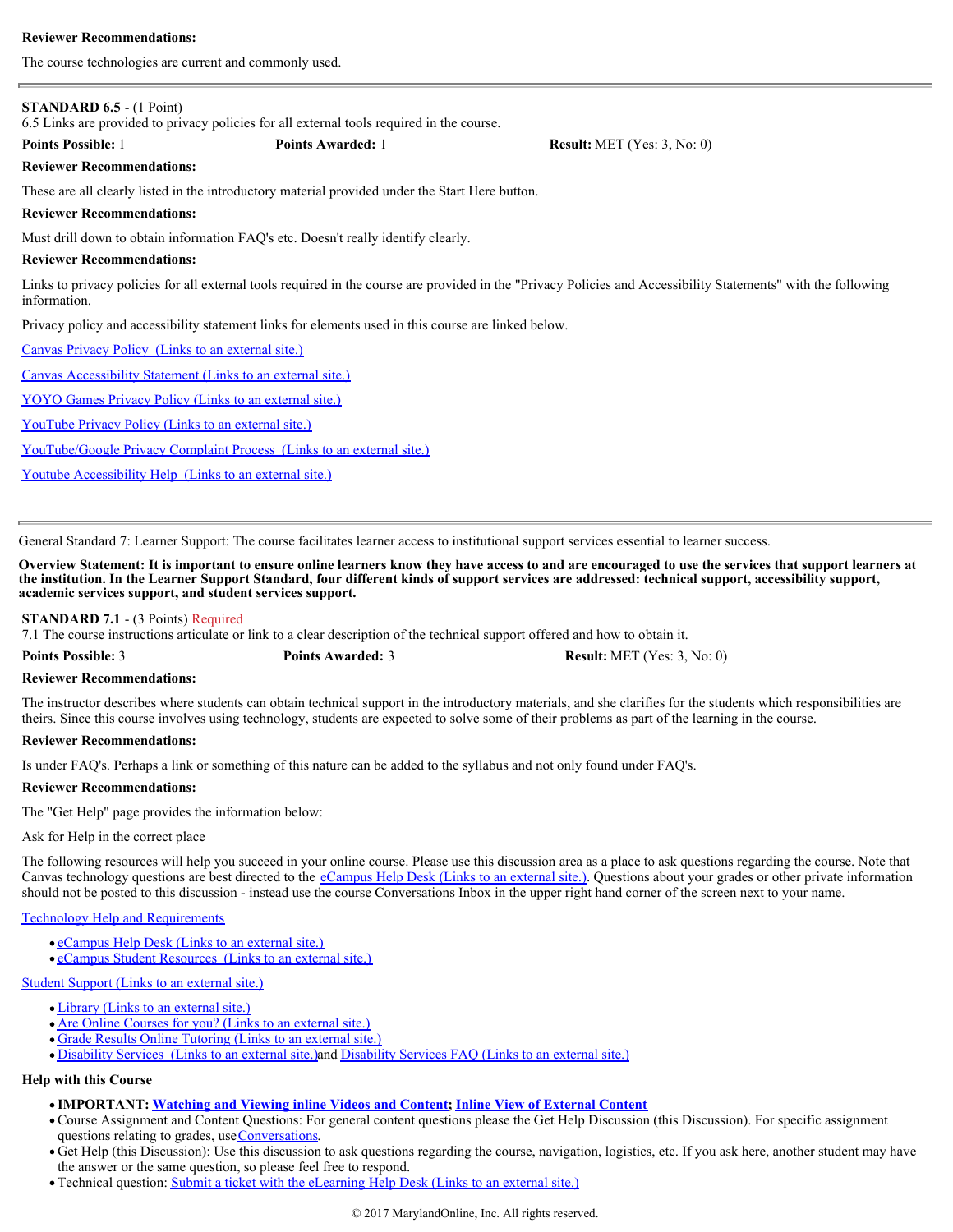| <b>Points Possible: 3</b>                                          | <b>Points Awarded: 3</b>                                                                               | <b>Result:</b> MET (Yes: $3$ , No: 0)                                                                                                                          |
|--------------------------------------------------------------------|--------------------------------------------------------------------------------------------------------|----------------------------------------------------------------------------------------------------------------------------------------------------------------|
| <b>Reviewer Recommendations:</b>                                   |                                                                                                        |                                                                                                                                                                |
|                                                                    | These are located in the material provided at the beginning of the course under the start here button. |                                                                                                                                                                |
| <b>Reviewer Recommendations:</b>                                   |                                                                                                        |                                                                                                                                                                |
| Link available in Syllabus and FAQ's.                              |                                                                                                        |                                                                                                                                                                |
| <b>Reviewer Recommendations:</b>                                   |                                                                                                        |                                                                                                                                                                |
|                                                                    |                                                                                                        | Links to institution's accessibility policies and services are provided in the "Privacy Policies and Accessibility Statements" with the following information. |
|                                                                    | Privacy policy and accessibility statement links for elements used in this course are linked below.    |                                                                                                                                                                |
| <b>Canvas Privacy Policy</b> (Links to an external site.)          |                                                                                                        |                                                                                                                                                                |
| <b>Canvas Accessibility Statement (Links to an external site.)</b> |                                                                                                        |                                                                                                                                                                |
| <b>YOYO Games Privacy Policy (Links to an external site.)</b>      |                                                                                                        |                                                                                                                                                                |
| <b>YouTube Privacy Policy (Links to an external site.)</b>         |                                                                                                        |                                                                                                                                                                |
|                                                                    | <u>YouTube/Google Privacy Complaint Process (Links to an external site.)</u>                           |                                                                                                                                                                |
| <u>Youtube Accessibility Help (Links to an external site.)</u>     |                                                                                                        |                                                                                                                                                                |

# **STANDARD 7.3** - (2 Points)

7.3 Course instructions articulate or link to an explanation of how the institution's academic support services and resources can help learners succeed in the course and how learners can obtain them.

**Points Possible:** 2 **Points Awarded:** 2 **Result:** MET (Yes: 3, No: 0)

# **Reviewer Recommendations:**

Links to these services are located in multiple places throughout the start here and syllabus sections of the course. Students should have no difficulty finding this information.

# **Reviewer Recommendations:**

Found in several areas, syllabus FAQ's

# **Reviewer Recommendations:**

The "Get Help" page provides the information below:

Ask for Help in the correct place

The following resources will help you succeed in your online course. Please use this discussion area as a place to ask questions regarding the course. Note that Canvas technology questions are best directed to the [eCampus Help Desk \(Links to an external site.\)](http://www.nctc.edu/eLearning_Department/Support.aspx). Questions about your grades or other private information should not be posted to this discussion - instead use the course Conversations Inbox in the upper right hand corner of the screen next to your name.

[Technology Help and Requirements](https://nctc.instructure.com/courses/10763/pages/technology-help-and-requirements)

- [eCampus Help Desk \(Links to an external site.\)](http://www.nctc.edu/eLearning_Department/Support.aspx)
- [eCampus Student Resources \(Links to an external site.\)](http://www.nctc.edu/eLearning_Department/Student_Resources.aspx)

[Student Support \(Links to an external site.\)](http://www.nctc.edu/StudentServices.aspx)

- [Library \(Links to an external site.\)](http://www.nctc.edu/Library.aspx)
- [Are Online Courses for you? \(Links to an external site.\)](http://www.nctc.edu/eLearning_Department/SmarterMeasure.aspx)
- [Grade Results Online Tutoring \(Links to an external site.\)](http://www.nctc.edu/eLearning_Department/Grade_Results.aspx)
- [Disability Services \(Links to an external site.\)](http://www.nctc.edu/StudentServices/SupportServices/Disabilityservices.aspx)and [Disability Services FAQ \(Links to an external site.\)](http://www.nctc.edu/StudentServices/SupportServices/Disabilityservices/DisabilitiesStudentResources/DisabilitiesStudentsFAQ.aspx)

# **Help with this Course**

- **IMPORTANT: [Watching and Viewing inline Videos and Content](https://nctc.instructure.com/courses/10763/pages/watching-and-viewing-inline-videos-and-content); [Inline View of External Content](https://nctc.instructure.com/courses/10763/pages/important-inline-view-of-external-content)**
- Course Assignment and Content Questions: For general content questions please the Get Help Discussion (this Discussion). For specific assignment questions relating to grades, use [Conversations](https://nctc.instructure.com/conversations).
- Get Help (this Discussion): Use this discussion to ask questions regarding the course, navigation, logistics, etc. If you ask here, another student may have the answer or the same question, so please feel free to respond.
- Technical question: [Submit a ticket with the eLearning Help Desk \(Links to an external site.\)](http://www.nctc.edu/eLearning_Department/Support.aspx)

# **STANDARD 7.4** - (1 Point)

7.4 Course instructions articulate or link to an explanation of how the institution's student services and resources can help learners succeed and how learners can obtain them.

**Points Possible:** 1 **Points Awarded:** 1 **Result:** MET (Yes: 3, No: 0)

**Reviewer Recommendations:**

This information is available within the course in multiple places.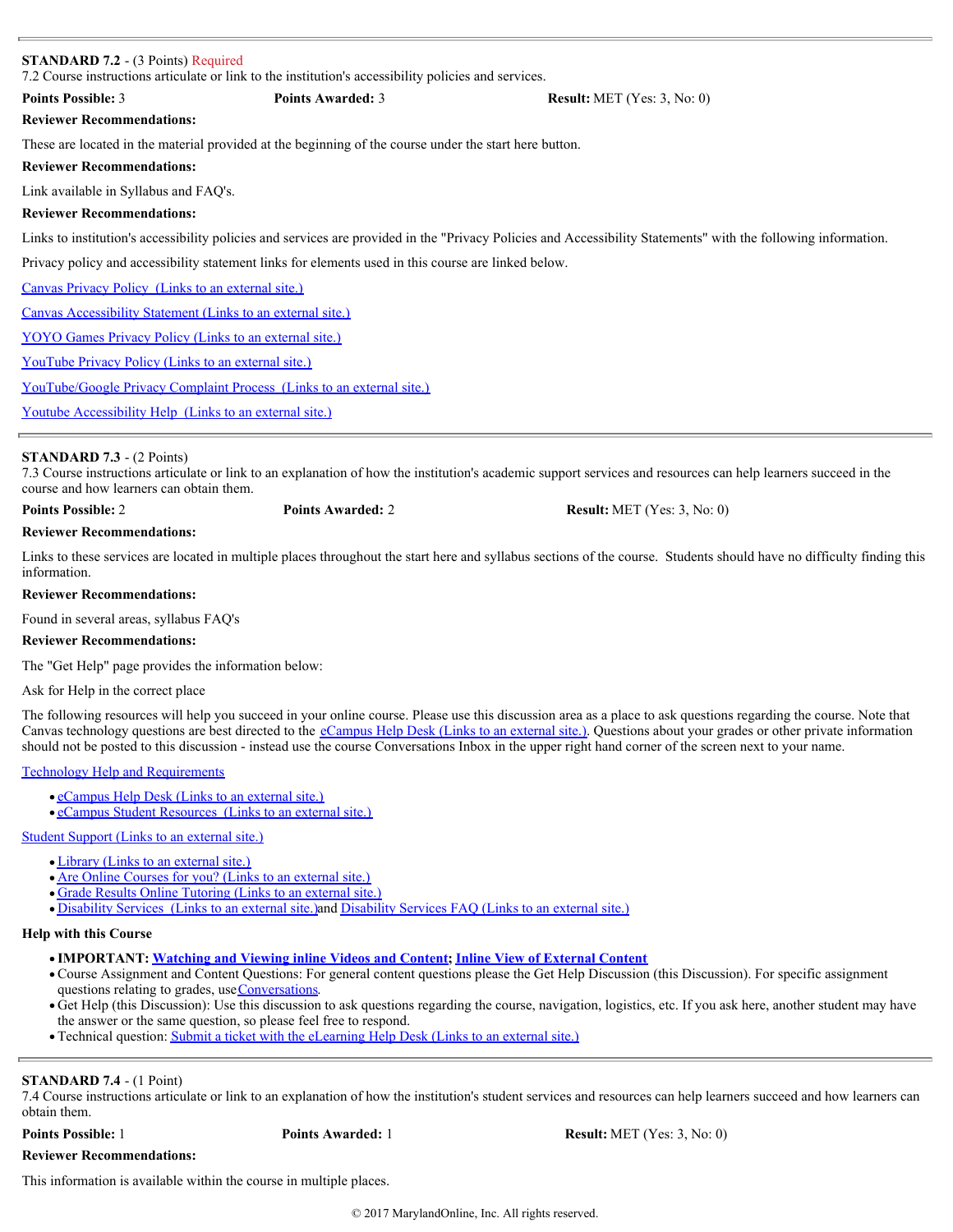Help Desk, e-campus, FAQ's

Could have link in Syllabus for additional location and easy to navigate resource.

# **Reviewer Recommendations:**

The "Get Help" page provides the information below:

Ask for Help in the correct place

The following resources will help you succeed in your online course. Please use this discussion area as a place to ask questions regarding the course. Note that Canvas technology questions are best directed to the *[eCampus Help Desk \(Links to an external site.\)](http://www.nctc.edu/eLearning_Department/Support.aspx)*. Questions about your grades or other private information should not be posted to this discussion - instead use the course Conversations Inbox in the upper right hand corner of the screen next to your name.

# [Technology Help and Requirements](https://nctc.instructure.com/courses/10763/pages/technology-help-and-requirements)

- [eCampus Help Desk \(Links to an external site.\)](http://www.nctc.edu/eLearning_Department/Support.aspx)
- [eCampus Student Resources \(Links to an external site.\)](http://www.nctc.edu/eLearning_Department/Student_Resources.aspx)

[Student Support \(Links to an external site.\)](http://www.nctc.edu/StudentServices.aspx)

- [Library \(Links to an external site.\)](http://www.nctc.edu/Library.aspx)
- [Are Online Courses for you? \(Links to an external site.\)](http://www.nctc.edu/eLearning_Department/SmarterMeasure.aspx)
- [Grade Results Online Tutoring \(Links to an external site.\)](http://www.nctc.edu/eLearning_Department/Grade_Results.aspx)

• [Disability Services \(Links to an external site.\)](http://www.nctc.edu/StudentServices/SupportServices/Disabilityservices.aspx)and [Disability Services FAQ \(Links to an external site.\)](http://www.nctc.edu/StudentServices/SupportServices/Disabilityservices/DisabilitiesStudentResources/DisabilitiesStudentsFAQ.aspx)

# **Help with this Course**

- **IMPORTANT: [Watching and Viewing inline Videos and Content](https://nctc.instructure.com/courses/10763/pages/watching-and-viewing-inline-videos-and-content); [Inline View of External Content](https://nctc.instructure.com/courses/10763/pages/important-inline-view-of-external-content)**
- Course Assignment and Content Questions: For general content questions please the Get Help Discussion (this Discussion). For specific assignment questions relating to grades, use [Conversations](https://nctc.instructure.com/conversations).
- Get Help (this Discussion): Use this discussion to ask questions regarding the course, navigation, logistics, etc. If you ask here, another student may have the answer or the same question, so please feel free to respond.
- Technical question: [Submit a ticket with the eLearning Help Desk \(Links to an external site.\)](http://www.nctc.edu/eLearning_Department/Support.aspx)

General Standard 8: Accessibility and Usability\*: The course design reflects a commitment to accessibility and usability for all learners.

**Overview Statement: The course design reflects a commitment to accessibility, so that all learners can access all course content and activities, and to usability, so that all learners can easily navigate and interact with course components.** 

**\*Meeting QM's accessibility Standards does not guarantee or imply that specific country/federal/state/local accessibility regulations are met. Please consult with an accessibility specialist to ensure that all required accessibility regulations are met.**

# **STANDARD 8.1** - (3 Points) Required

8.1 Course navigation facilitates ease of use.

**Points Possible:** 3 **Points Awarded:** 3 **Result:** MET (Yes: 2, No: 1)

# **Reviewer Recommendations:**

Navigation is structured so that each module, tutorial, etc. works the same way. Students should have no difficulty navigating through the course.

# **Reviewer Recommendations:**

Difficulty finding and locating Syllabus. Link access does not work from "Home".

To find syllabus user had to go to modules for download access.

My Media - was Blank

Also must use previous or next to locate information which can be time consuming

Recommendation: Place important links right on the Menu (left hand side). Syllabus, Additional School Resources, Technical Requirements, Help etc.

# **Reviewer Recommendations:**

The course navigation facilitates the ease of use.

# **STANDARD 8.2** - (3 Points) Required

8.2 Information is provided about the accessibility of all technologies required in the course.

**Points Possible:** 3 **Points Awarded:** 3 **Result:** MET (Yes: 3, No: 0)

**Reviewer Recommendations:**

This information is provided in the introductory materials under the Start Here link.

**Reviewer Recommendations:**

There is a link that provides accessibility of technologies required in the course under "Course Materials & Resources as shown below:

[Software & Tech Skills specific to this course: Download GameMaker Studio \(Links to an external site.\)](https://www.yoyogames.com/studio/download)

 (latest version) You may utilize the FREE version to complete this course, but you MUST register and activate your product to gain assets. Additionally, you may purchase the PRO version and gain even more assets.

Ways and Tools to help you learn in this course: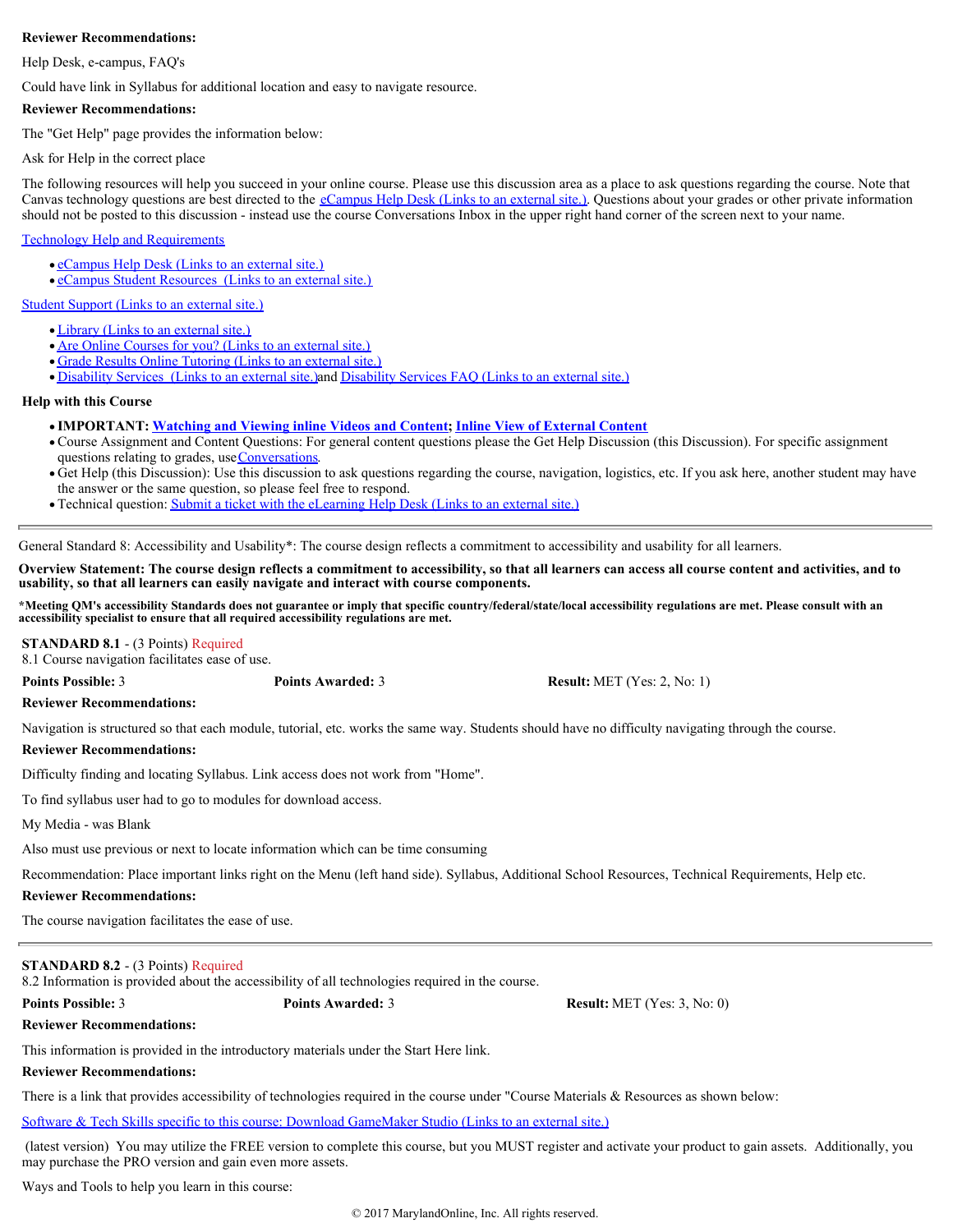- Practice with the Tutorials first, then create your OWN version for submission
- A PRACTICUM is required at the end of this course, the work should be suitable for a 2D Game Design for your Graduate Final Portfolio
- Interactive Activities include collaborations on padlets (register now at padlet.com)
- Share and Play test your games with your peers, request feedback from your fellow game designers
- YoYo Game Forums
- YoYo Games [Sandbox \(Links to an external site.\)](http://sandbox.yoyogames.com/make)
- FAQ See the [Get Help discussion.](https://nctc.instructure.com/courses/10763/discussion_topics/65833)
- Discussion Forums for feedback
- [Open Educational Resources \(Links to an external site.\)](http://www.pbs.org/kcts/videogamerevolution/history/)
- Course communication Remember to communicate via the inbox in CANVAS. Do NOT directly email your Professor, as your communication may get lost in the SPAM filters, or the influx of daily email. CANVAS is the best way to communicate with your Professor. When communicating, use professional communication skills, never use ALL CAPS, show kindness and respect to your class mates. Utilize the [NCTC Online Student Conduct](http://www.nctc.edu/eLearning_Department/Online_Student_Conduct.aspx) [page. \(Links to an external site.\)](http://www.nctc.edu/eLearning_Department/Online_Student_Conduct.aspx)
- Office Hours TBA via the Conferences link in the course menu by appointment or request.

#### **Learning Materials and Activities**

You will utilize the Public Broadcasting Station "Video Game Revolution" videos and learning modules to review the evolution of the electronic game industry. Local Students may also opt in for a visit to the Video Game History Museum in Frisco, Texas, to fulfill Course Learning Objective 1.

Downloading Games and Exploring the YoYoGames Game Engine, Forums, and YoYo Games App Store options will provide ample exploration into essential game and simulation elements, and allow you to review strengths, weaknesses and limitations of the Game Engine by looking at other Game Designs, BEFORE creating your own game - providing you fulfillment of Course Objectives 2 and 3. .

Using the **YoYo Games Games Tutorial** and User Manual you will fully explore DragNDrop, as well as programming with GML, particle and physics systems and basic concept documents in developing a myriad of 2D games. The culmination is a PRACTICUM, you will develop, design and create your very own 2D game!

# **STANDARD 8.3** - (2 Points)

8.3 The course provides alternative means of access to course materials in formats that meet the needs of diverse learners.

### **Reviewer Recommendations:**

I was unable to find any alternative access for the Gamemaker software. However, the teacher's opening video and YouTube materials did have closed captioning. I believe the 85% standard is met.

# **Reviewer Recommendations:**

Some of the video's such as "Install GameMaker Studio" are not closed captioned. A great deal of scrolling required.

#### **Reviewer Recommendations:**

The Introduction video is closed caption and the provided manual is in pdf and it is searchable.

| <b>STANDARD 8.4 - <math>(2 \text{ Points})</math></b><br>8.4 The course design facilitates readability. |                                                                                       |                                                                                                                                        |  |
|---------------------------------------------------------------------------------------------------------|---------------------------------------------------------------------------------------|----------------------------------------------------------------------------------------------------------------------------------------|--|
| <b>Points Possible: 2</b>                                                                               | <b>Points Awarded: 2</b>                                                              | <b>Result:</b> MET (Yes: $3$ , No: 0)                                                                                                  |  |
| <b>Reviewer Recommendations:</b>                                                                        |                                                                                       |                                                                                                                                        |  |
|                                                                                                         |                                                                                       | The design is very logical and easy to follow. Students should have no difficulty reading the materials and moving through the course. |  |
| <b>Reviewer Recommendations:</b>                                                                        |                                                                                       |                                                                                                                                        |  |
|                                                                                                         | The Welcome message would be more receptive at the top of the page verses the bottom. |                                                                                                                                        |  |

# **Reviewer Recommendations:**

Course materials were easily readable. Items were frequently numbered. White space was well used, and font was consistent.

| <b>STANDARD 8.5</b> - $(2 \text{ Points})$<br>8.5 Course multimedia facilitate ease of use. |                          |                                                                                                                                              |
|---------------------------------------------------------------------------------------------|--------------------------|----------------------------------------------------------------------------------------------------------------------------------------------|
| <b>Points Possible: 2</b>                                                                   | <b>Points Awarded: 2</b> | <b>Result:</b> MET $(Yes: 3, No: 0)$                                                                                                         |
| <b>Reviewer Recommendations:</b>                                                            |                          |                                                                                                                                              |
|                                                                                             |                          | These are embedded within the course in media and text links so that students have not difficulty getting access to them from within Canvas. |
| <b>Reviewer Recommendations:</b>                                                            |                          |                                                                                                                                              |
| Exception "Angry Castle zip"                                                                |                          |                                                                                                                                              |
| <b>Reviewer Recommendations:</b>                                                            |                          |                                                                                                                                              |

The course multimedia (orientation video) was easy to navigate. Audio was clear on the orientation video.

**Points Possible:** 2 **Points Awarded:** 2 **Result:** MET (Yes: 2, No: 1)